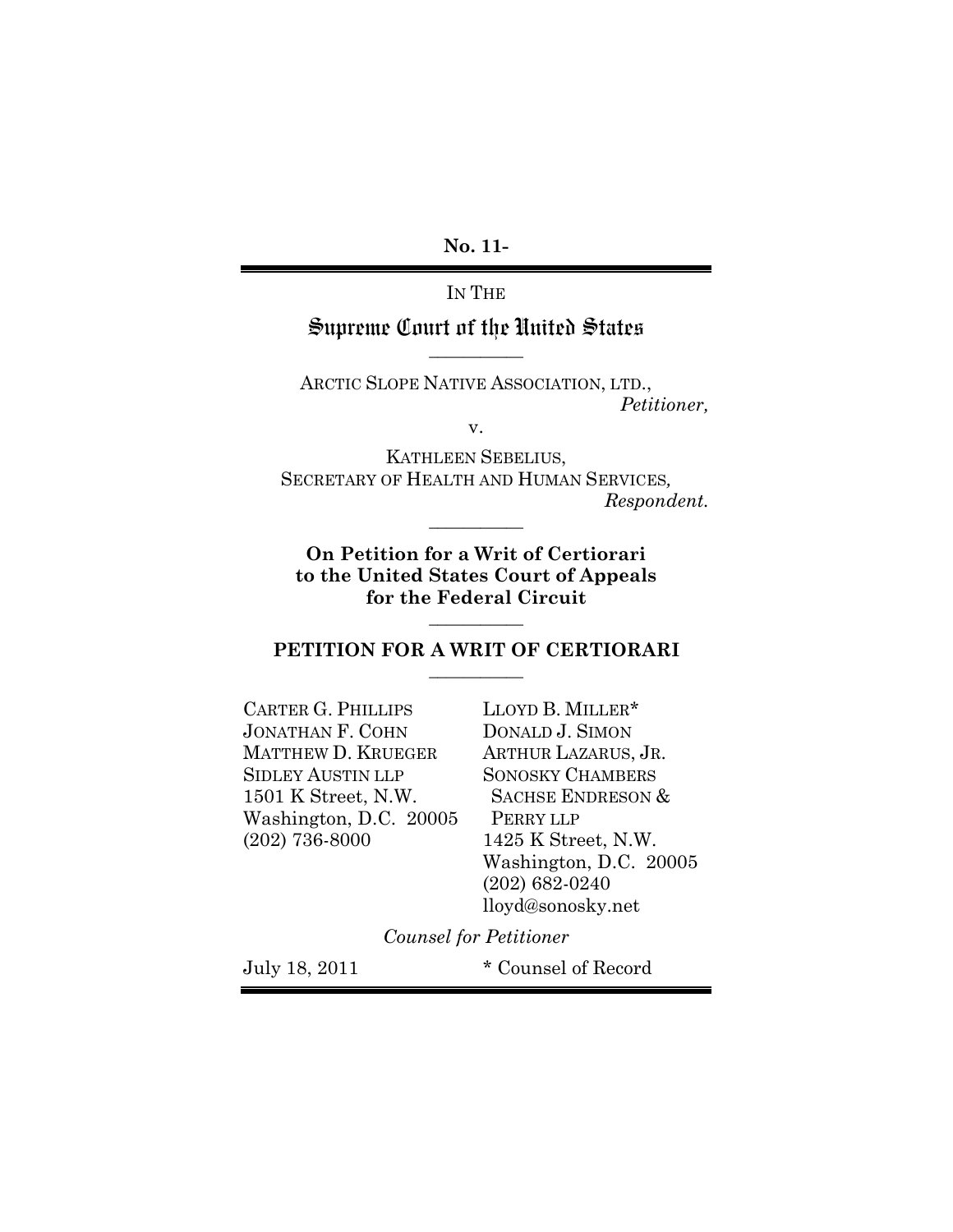## **QUESTION PRESENTED**

Whether the Federal Circuit erred in holding, in direct conflict with the Tenth Circuit, that a government contractor which has fully performed its end of the bargain has no remedy when a government agency overcommits itself to other projects and, as a result, does not have enough money left in its annual appropriation to pay the contractor.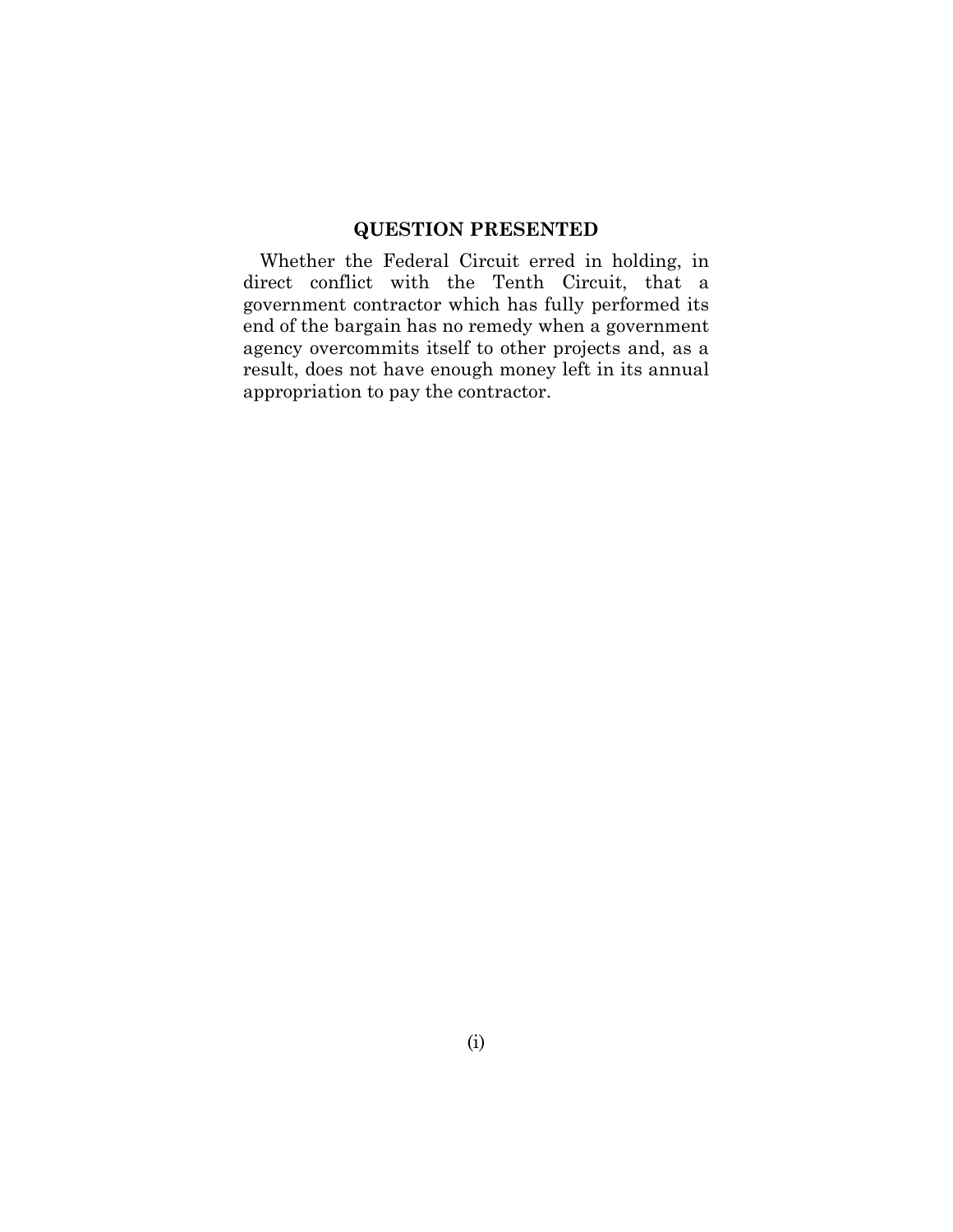# **PARTIES TO THE PROCEEDINGS**

All parties are listed in the caption.

Arctic Slope Native Association, LTD., is a not-forprofit corporation organized under the laws of the State of Alaska.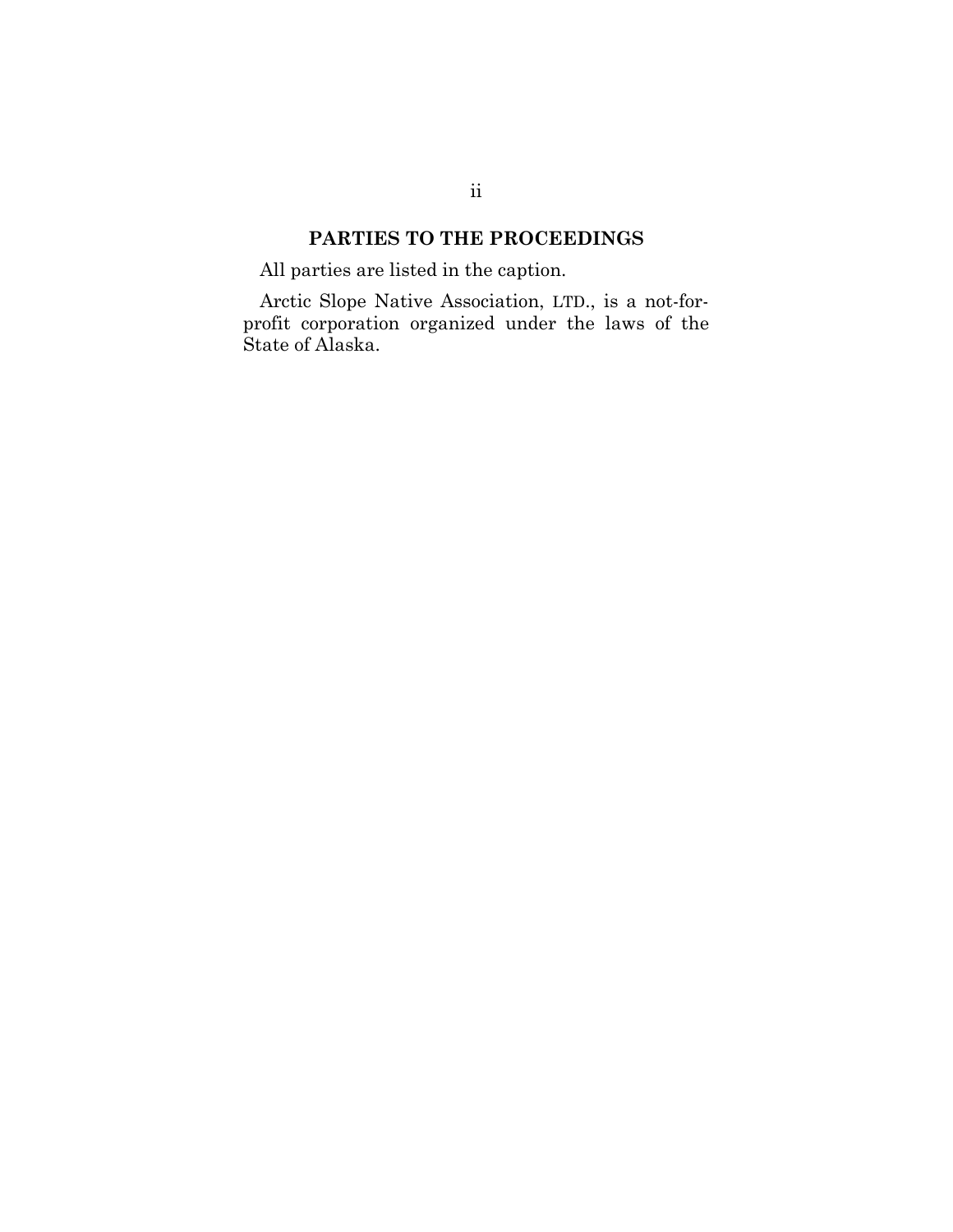# TABLE OF CONTENTS

|                                                                                                                                        | Page                     |
|----------------------------------------------------------------------------------------------------------------------------------------|--------------------------|
|                                                                                                                                        | $\mathbf{i}$             |
| PARTIES TO THE PROCEEDINGS                                                                                                             | $\overline{\textbf{ii}}$ |
|                                                                                                                                        | $\overline{\mathbf{V}}$  |
|                                                                                                                                        | $\mathbf{1}$             |
|                                                                                                                                        | $\overline{2}$           |
| STATUTORY PROVISIONS INVOLVED                                                                                                          | $\overline{2}$           |
|                                                                                                                                        | 3                        |
| REASONS FOR GRANTING THE PETITION                                                                                                      | $\overline{7}$           |
| I. THE DECISION BELOW CONFLICTS<br>WITH THE CONTRARY HOLDING OF<br>THE TENTH CIRCUIT.                                                  | 8                        |
| THE FEDERAL CIRCUIT'S DECISION<br>II.<br>CONFLICTS WITH THIS COURT'S                                                                   | 11                       |
| THE DECISION BELOW NEEDLESSLY<br>III.<br>DISRUPTS SETTLED EXPECTATIONS<br>IN GOVERNMENT CONTRACT LAW.                                  | 13                       |
|                                                                                                                                        | 16                       |
| <b>APPENDICES</b>                                                                                                                      |                          |
| APPENDIX A: Arctic Slope Native Ass'n, Ltd. v.<br>Kathleen Sebelius, Sec'y of Health & Human<br>Servs., 629 F.3d 1296 (Fed. Cir. 2010) | 1a                       |
| APPENDIX B: Arctic Slope Native Ass'n, Ltd. v.<br>Dep't of Health & Human Servs., 09-2 BCA<br>$(CCH)$   34,281 (2009)                  | 18a                      |
| APPENDIX C: Arctic Slope Native Ass'n, Ltd. v.<br>Dep't of Health & Human Servs., 08-2 BCA                                             |                          |
|                                                                                                                                        | 33a                      |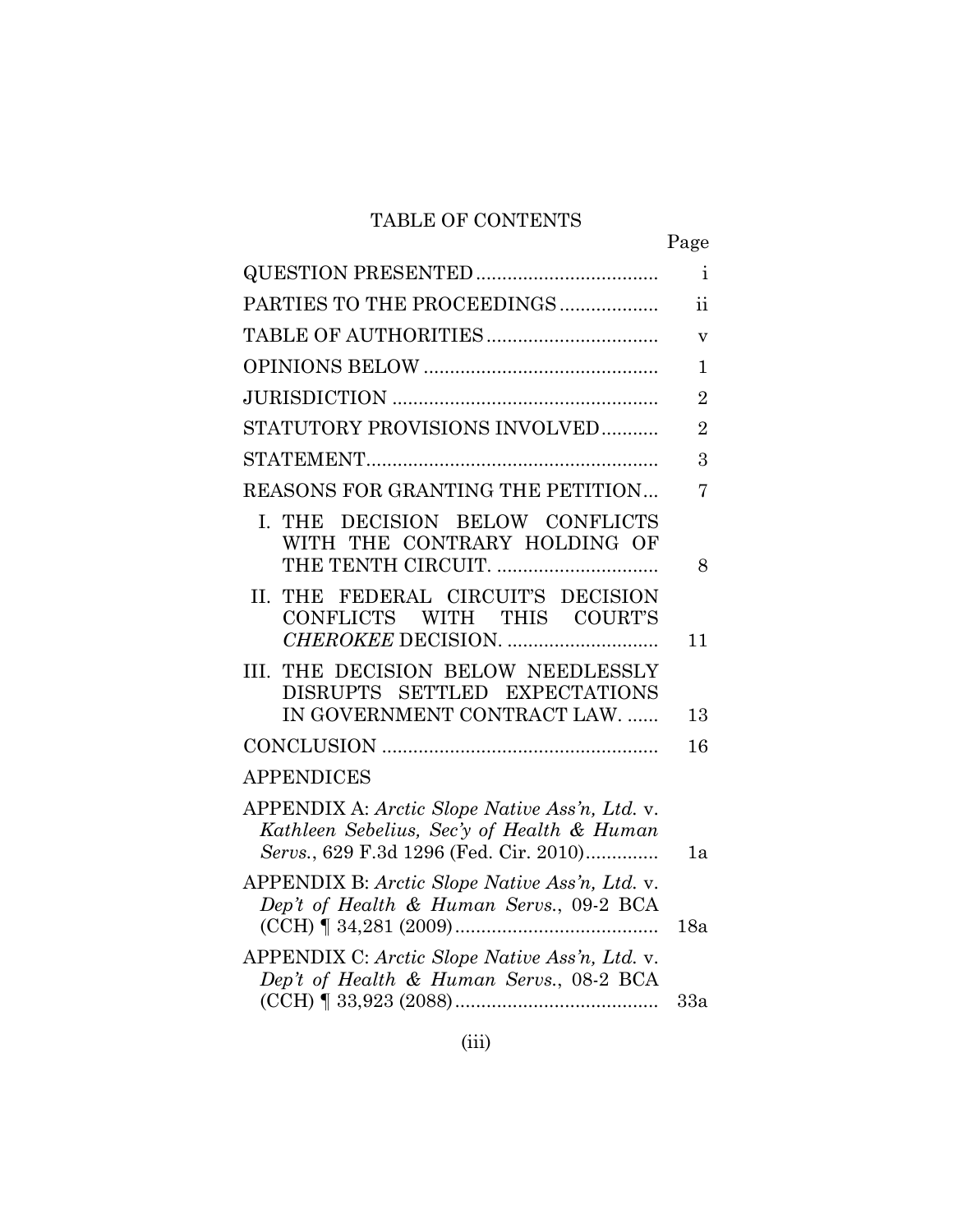# TABLE OF CONTENTS—continued

# Page

| APPENDIX D: Arctic Slope Native Ass'n, Ltd. v. |     |
|------------------------------------------------|-----|
| Kathleen Sebelius, Sec'y of Health & Human     |     |
| Servs., No. 2010-1013 (Fed. Cir. Apr. 19,      |     |
|                                                | 47а |
| APPENDIX E: Statutory Provisions Involved      |     |
|                                                | 49а |
| APPENDIX F: Comparable Statutes (excerpts) 84a |     |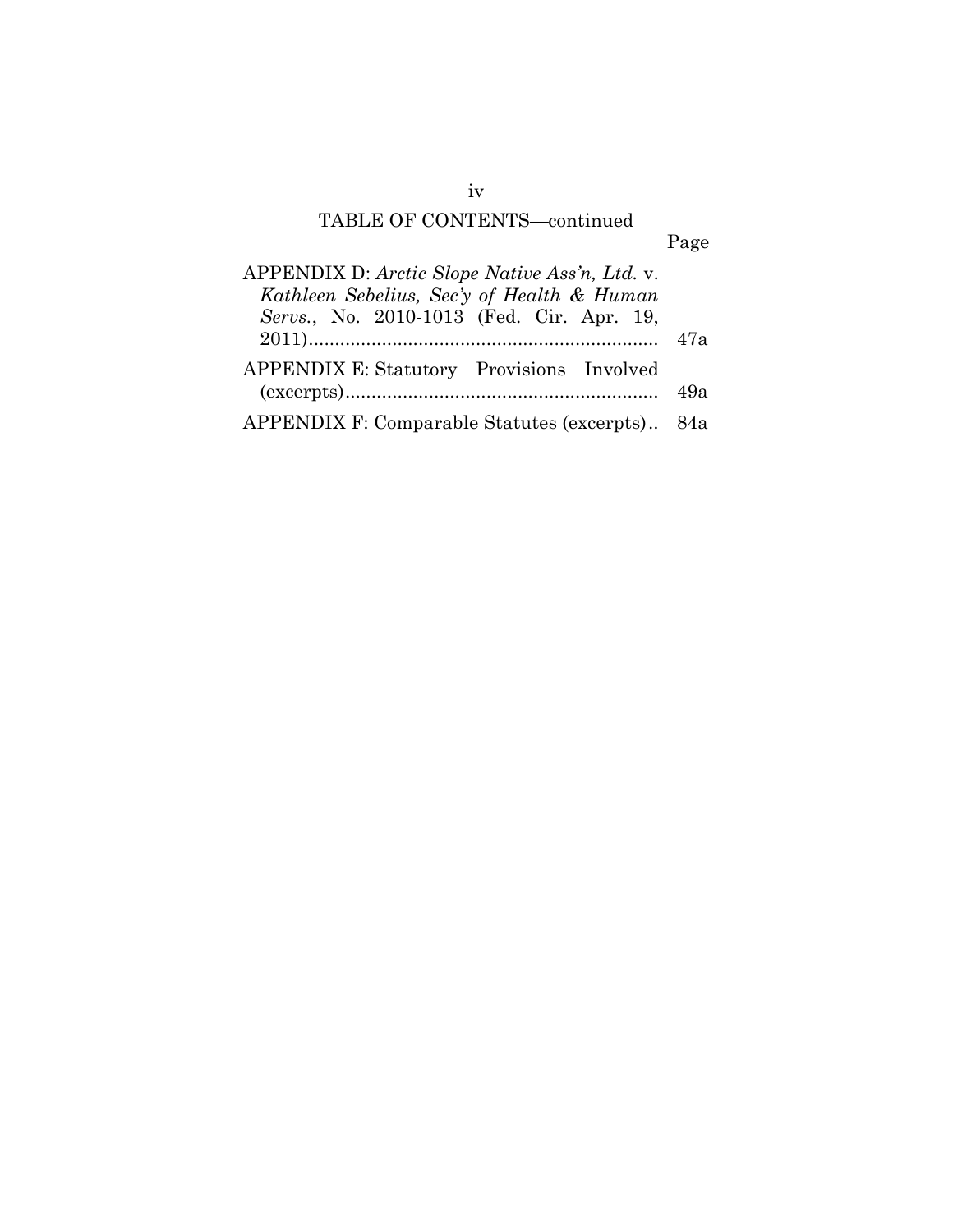# TABLE OF AUTHORITIES

# CASES Page

| Cherokee Nation v. Leavitt, 543 U.S. 631   |
|--------------------------------------------|
|                                            |
| Dougherty v. United States, 18 Ct. Cl. 496 |
|                                            |
| Ferris v. United States, 27 Ct. Cl. 542    |
|                                            |
| Franconia Assocs. v. United States, 536    |
| 13                                         |
| Ramah Navajo Chapter v. Salazar, –         |
| $F.3d-.$ No. 08-2262, 2011 WL 1746138      |
|                                            |
| United States v. Winstar Corp., 518 U.S.   |
|                                            |

# STATUTES AND REGULATION

| Indian Self-Determination and Education |      |
|-----------------------------------------|------|
| Assistance Act of 1975, Pub. L. No. 93- |      |
|                                         | 2    |
| Omnibus Consolidated and Emergency      |      |
| Supplemental Appropriations Act, 1999,  |      |
| Pub. L. No. 105-277, 112 Stat. 2681     |      |
|                                         | 2, 4 |
| Consolidated Appropriations Act, 2000,  |      |
| Pub. L. No. 106-113, 113 Stat. 1501     |      |
|                                         | 3, 4 |
| National Defense Authorization Act for  |      |
| Fiscal Year 2006, Pub. L. No. 109-163,  |      |
|                                         | 6    |
|                                         | 2, 4 |
|                                         | 2, 4 |
|                                         | 14   |
|                                         | 7    |
|                                         | 6    |
|                                         | 6    |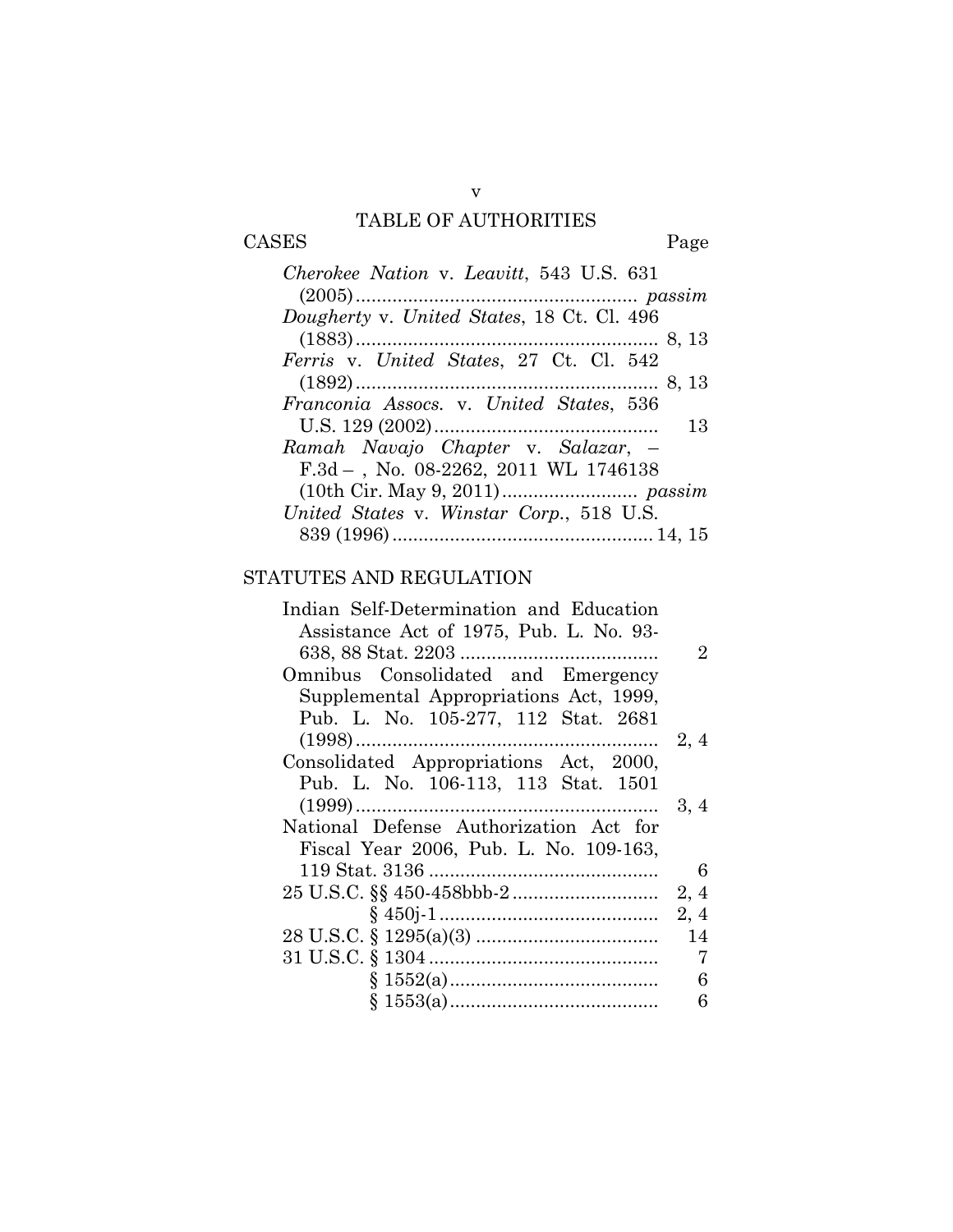# TABLE OF AUTHORITIES—continued

| Page |
|------|
| Б.   |
| 6    |
| 6    |

# OTHER AUTHORITY

| Indian Health Serv., Contract Support Cost  |   |
|---------------------------------------------|---|
| Data (Sept. 17, 1999), available at http:// |   |
| www.ncai.org/fileadmin/contract support     |   |
| /IHS Contract Support Data FY1999.          |   |
|                                             | 5 |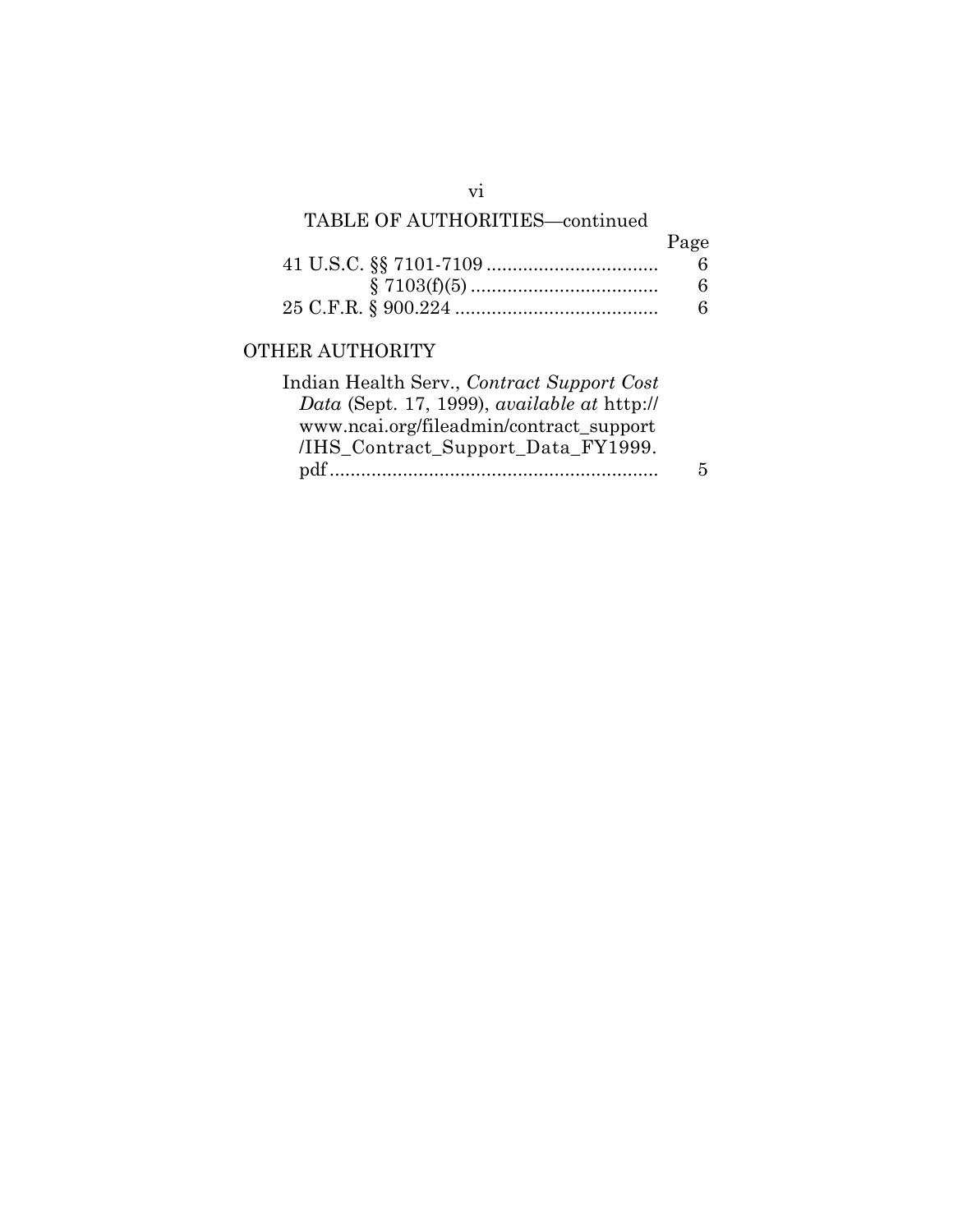## IN THE

# Supreme Court of the United States **\_\_\_\_\_\_\_\_\_\_\_**

#### No. 11- **\_\_\_\_\_\_\_\_\_\_\_**

ARCTIC SLOPE NATIVE ASSOCIATION, LTD., *Petitioner,*

v.

KATHLEEN SEBELIUS, SECRETARY OF HEALTH AND HUMAN SERVICES*, Respondent.*

**On Petition for a Writ of Certiorari to the United States Court of Appeals for the Federal Circuit**

**\_\_\_\_\_\_\_\_\_\_\_**

### **PETITION FOR A WRIT OF CERTIORARI**

**\_\_\_\_\_\_\_\_\_\_\_**

Petitioner Arctic Slope Native Association respectfully petitions for a writ of certiorari to review the judgment of the United States Court of Appeals for the Federal Circuit in this case.

### **OPINIONS BELOW**

The Federal Circuit opinion (App. 1a-17a) is reported at 629 F.3d 1296. The Federal Circuit's Order denying ASNA's petition for rehearing en banc (App. 47a-48a) is unreported. The opinions of the Civilian Board of Contract Appeals are reported at 09-2 BCA ¶ 34,281 (App. 18a-32a) and 08-2 BCA (CCH) ¶ 33,923 (App. 33a-46a).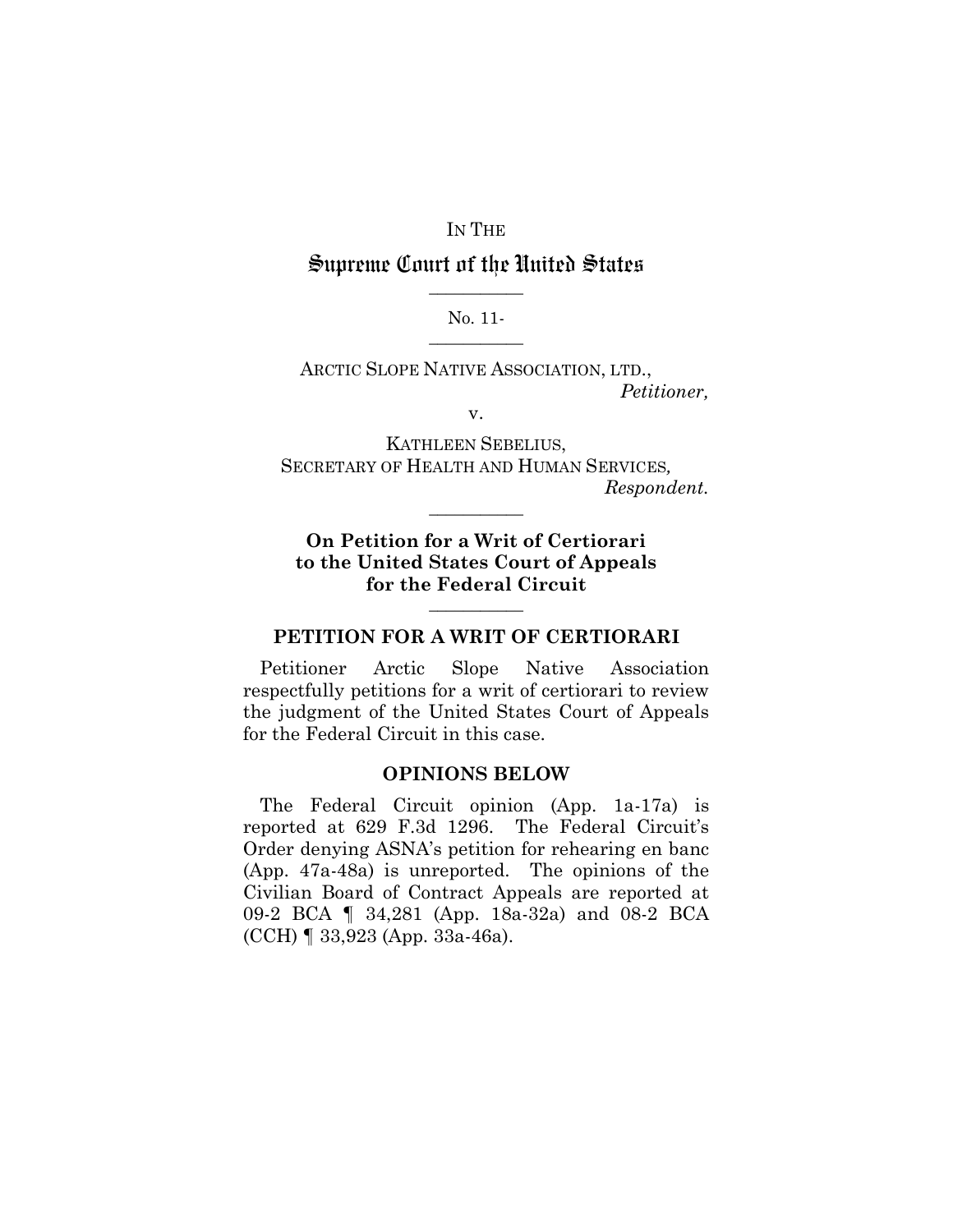#### **JURISDICTION**

The court of appeals entered judgment on December 15, 2010. App. 1a. The court of appeals denied ASNA's combined petition for panel rehearing and rehearing en banc on April 19, 2011. App. 47a. This Court has jurisdiction pursuant to 28 U.S.C.  $$1254(1).$ 

## **STATUTORY PROVISIONS INVOLVED**

The Indian Self-Determination and Education Assistance Act of 1975, Pub. L. No. 93-638, 88 Stat. 2203 (codified as amended at 25 U.S.C. §§ 450- 458bbb-2) provides in relevant part as follows:

 $§$  450*j*-1(b):

. . .

Notwithstanding any other provision in this subchapter, the provision of funds under this subchapter is subject to the availability of appropriations \* \* \*.

 $§$  450*j*-1(g):

Upon the approval of a self-determination contract, the Secretary shall add to the contract the full amount of funds to which the contractor is entitled under subsection (a) of this section,  $***$ .

The Omnibus Consolidated and Emergency Supplemental Appropriations Act, 1999, Pub. L. No. 105-277, 112 Stat. 2681, 2681-278 to -279 (1998), provides in relevant part as follows:

### INDIAN HEALTH SERVICES

For expenses necessary to carry out the Act of August 5, 1954 (68 Stat. 674), the Indian Self-Determination Act, the Indian Health Care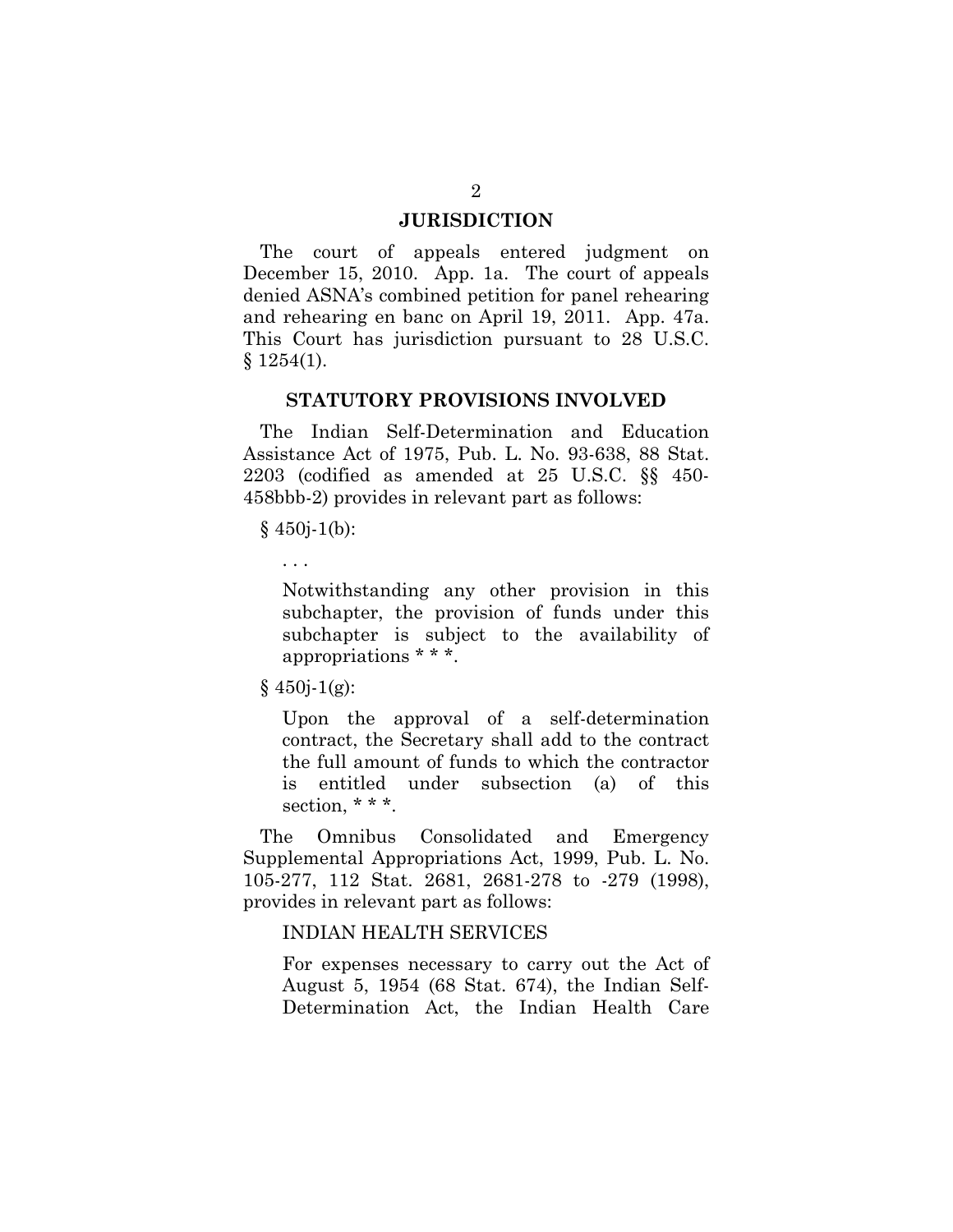Improvement Act, and titles II and III of the Public Health Service Act with respect to the Indian Health Service, \$1,950,322,000, \* \* \* Provided further, That, notwithstanding any other provision of law, of the amounts provided herein, not to exceed \$203,781,000 shall be for payments to tribes and tribal organizations for contract or grant support costs associated with contracts, grants, self-governance compacts or annual funding agreements between the Indian Health Service and a tribe or tribal organization pursuant to the Indian Self-Determination Act of 1975, as amended, prior to or during fiscal year 1999: \* \* \*.

The Consolidated Appropriations Act, 2000, Pub. L. No. 106-113, 113 Stat. 1501, 1501A-181 to -182 (1999), contains materially identical language but appropriates different amounts: \$2,078,967,000 in total, and \$228,781,000 for contract or grant support costs.

Additional statutory provisions involved are set forth at App. 49a-83a.

#### **STATEMENT**

This case presents a square conflict among the circuits on a fundamental issue of government contract law: Is the Government liable when an agency signs a contract, receives the full benefit of the bargain, and then refuses to pay because it overcommitted itself on other projects and, as a result, simply ran out of money. The Federal Circuit held the Government is not liable, thus permitting the Government to overspend and breach its contracts with impunity. App. 1a-17a. The Tenth Circuit expressly disagreed with this holding, and said in identical circumstances the Government is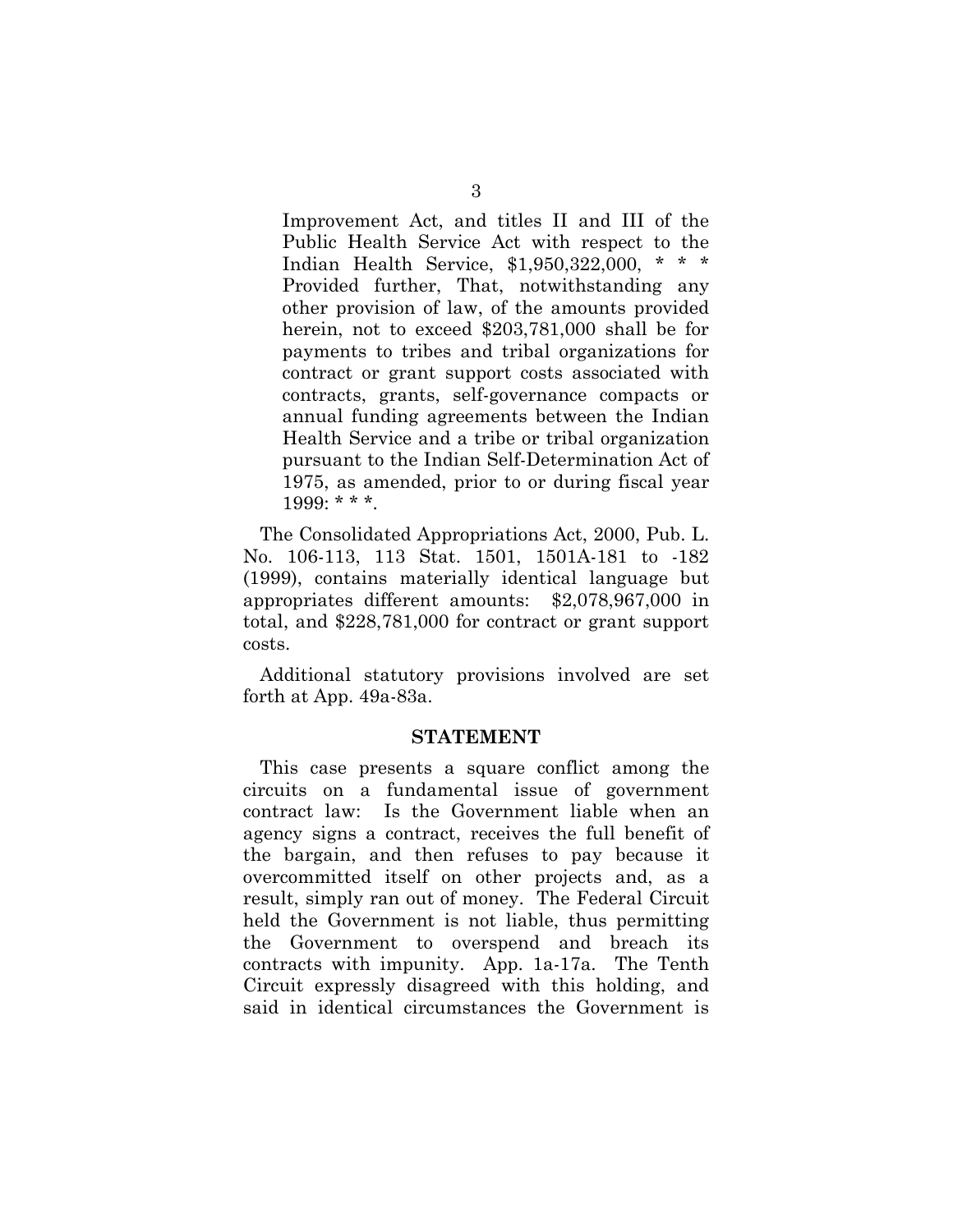liable. *Ramah Navajo Chapter* v. *Salazar*, – F.3d – , No. 08-2262, 2011 WL 1746138 (10th Cir. May 9, 2011).

Because the two decisions are in irreconcilable conflict, because the Federal Circuit's decision cannot be squared with this Court's ruling in *Cherokee Nation* v. *Leavitt*, 543 U.S. 631 (2005), and because the Federal Circuit's decision would disrupt longsettled expectations in government contract law, this Court's immediate review is warranted.

1. In 1999 and 2000, the Arctic Slope Native Association (ASNA) fully performed two successive one-year contracts with the Government to operate the U.S. Indian Health Service's (IHS) Samuel Simmonds Hospital in Barrow, Alaska. IHS had awarded the contracts under the Indian Self-Determination and Education Assistance Act, 25 U.S.C. §§ 450-458bbb-2, which mandated that the contract cover in full both ASNA's direct hospital operational costs, *id.* § 450j-1(a)(1), and its associated indirect (or administrative) contract support costs, *id.* § 450j-1(a)(2). *Cherokee Nation*, 543 U.S. at 634-35 (discussing the Act's contract funding provisions).

The one-year contracts were awarded in advance of each fiscal year with all contract payments made "subject to the availability of appropriations." 25 U.S.C. § 450j-1(b). Congress then made available to the agency appropriations for both direct costs and indirect costs; and each year these amounts were more than sufficient to pay ASNA in full. Congress appropriated approximately \$2 billion per year for all costs and, out of this amount, directed that the agency's expenditures on indirect costs were "not to exceed" \$203,781,000 (in FY1999) and \$228,781,000 (in FY2000). Pub. L. No. 105-277, 112 Stat. 2681, 2681-278 to -279 (1998); Pub. L. No. 106-113, 113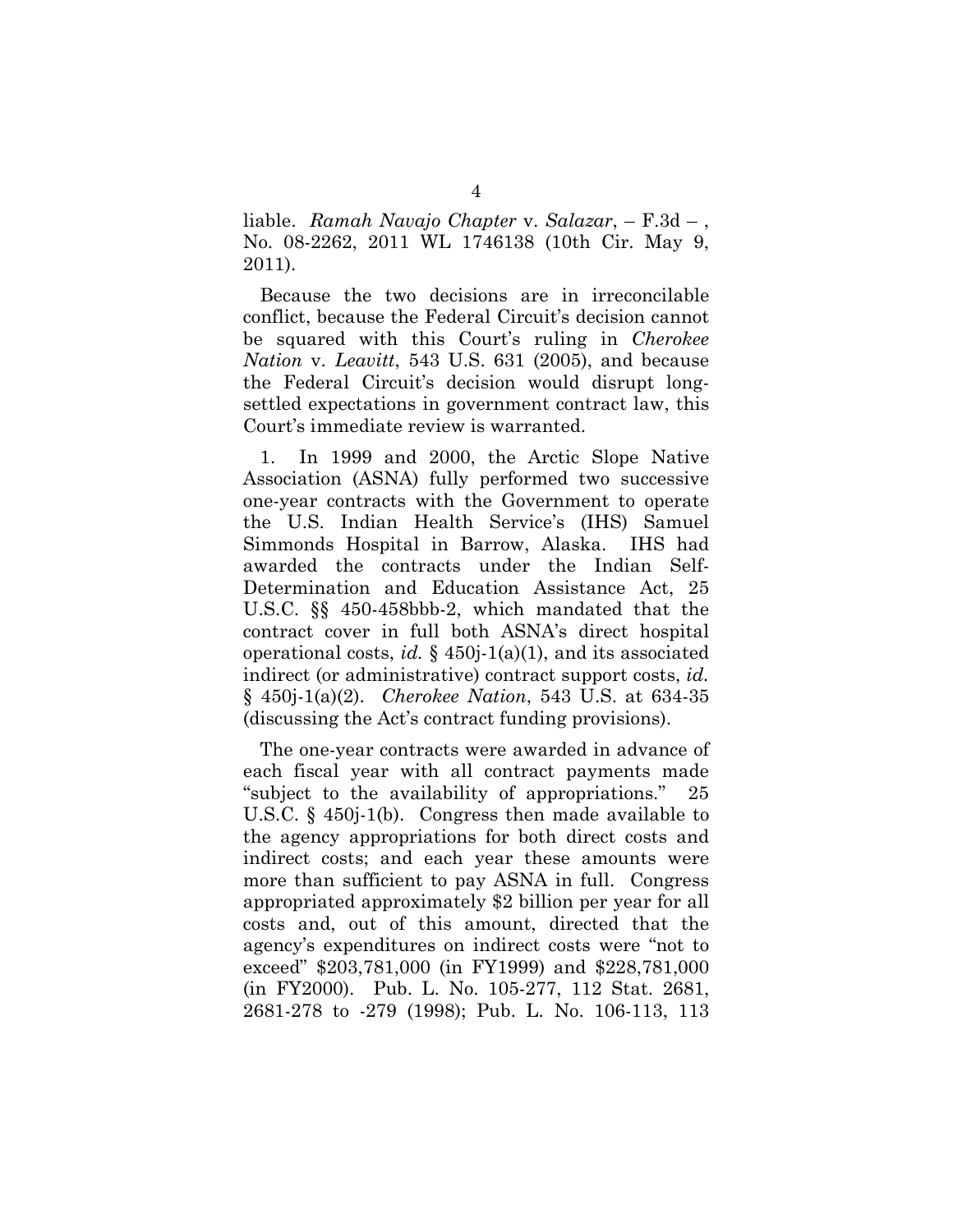Stat. 1501, 1501A-181 to -182 (1999). By comparison, in FY1999, ASNA's direct costs and indirect costs were only \$5,789,000 and \$3,306,506, respectively, and in FY2000 ASNA's direct costs and indirect costs were only \$6,639,460 and \$3,667,284.

For both years, the Government paid ASNA its direct costs for operating the Hospital, but it paid only a portion of ASNA's indirect costs. Because the IHS had overextended itself and entered into too many contracts with too many tribal contractors, the agency did not have sufficient funds to pay all of the contractors' indirect costs. The Government then decided to underpay ASNA \$1,912,941 on the FY1999 contract and \$489,182 on the FY2000 contract. Cir. J.A. 253-54 (IHS data recording underpayments).

The Government never alerted ASNA that it was not going to pay these sums until after ASNA completed performance and the Government received the benefit of the bargain. To the contrary, the Government repeatedly notified ASNA in advance of performance that it would fully pay these costs. Cir. J.A. 161 n.5, 740, 867. ASNA also had no notice that the Government would decide to fully pay some contractors' indirect costs, and actually overpay other contractors, all out of the same appropriation. Indian Health Serv., *Contract Support Cost Data* 21 (Sept. 17, 1999), *available at* http://www.ncai.org/fileadmin/ contract\_support/IHS\_Contract\_Support\_Data\_FY 1999.pdf. All ASNA knew was that each \$200 million appropriation for indirect costs was ample to satisfy ASNA's contract.

2a. In 2005, this Court held in *Cherokee* that the Government is liable under materially identical contracts. Just as happened here, the Government had contracted with two Indian tribal contractors to provide health services under the ISDA but "refused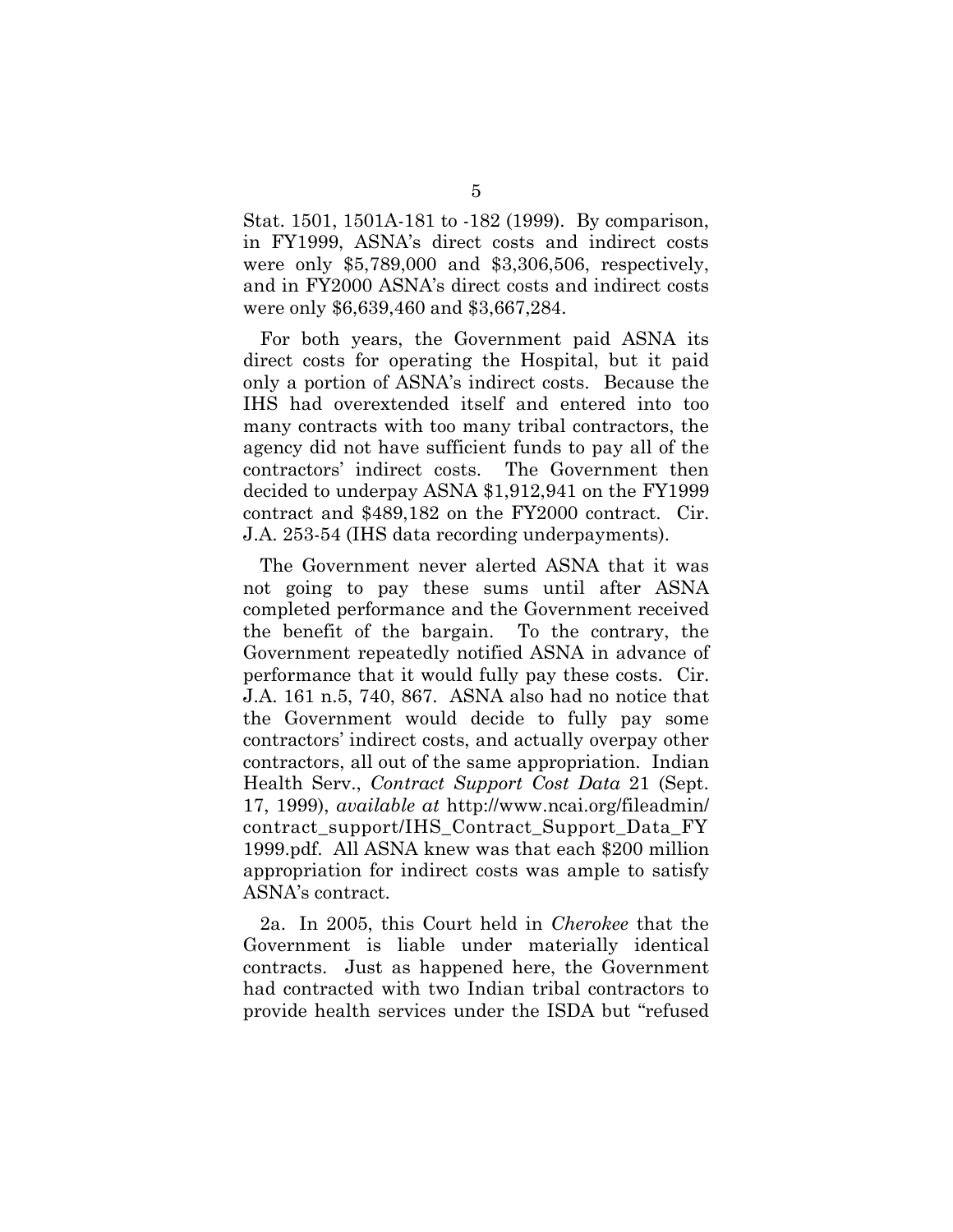to pay the full amount" of indirect costs "because, the Government s[aid], Congress did not appropriate sufficient funds." 543 U.S. at 635. To justify its nonpayment, the Government invoked the same "subject to the availability of appropriations" clause at issue here in ASNA's contract. *Id.* at 643-44. Rejecting the Government's interpretation, this Court ruled that the provision did not absolve the agency of its contractual responsibilities. *Id.* at 646-47. A deal is a deal, and the Government has to pay for the services it received, even if it has overspent on other contracts. *Id.* at 641-42.

b. In light of *Cherokee*, ASNA filed timely contract claims under the Contract Disputes Act, 41 U.S.C. §§ 7101-7109 (formerly codified at §§ 601-613). Cir. J.A. 37, 42. After eleven months of inaction, the claims were deemed denied by operation of law. 41 U.S.C. § 7103(f)(5) (formerly § 605(c)(5)); 25 C.F.R. § 900.224. ASNA then filed appeals with the Interior Board of Contract Appeals (Cir. J.A. 661, 667), which transferred the appeals to the new Civilian Board of Contract Appeals (CBCA). See National Defense Authorization Act for Fiscal Year 2006, Pub. L. No. 109-163, § 847, 119 Stat. 3136, 3391-95.

c. The CBCA dismissed ASNA's claim,<sup>[1](#page-12-0)</sup> and the Federal Circuit affirmed. App. 1a-17a. According to

 $\overline{a}$ 

<span id="page-12-0"></span><sup>1</sup> Initially, the CBCA concluded that ASNA could recover damages for contract underpayments only if the agency had leftover unspent funds from 1999 and 2000. App. 44a (1999); 45a-46a (2000). Additional record development showed that the agency had leftover funds, but that those funds had later lapsed to the Treasury (\$179,539 for FY1999 and \$137,013.51 for FY2000). *Id.* at 30a; 31 U.S.C. §§ 1552(a), 1553(a). The CBCA then dismissed ASNA's claims anyway, reasoning that ASNA's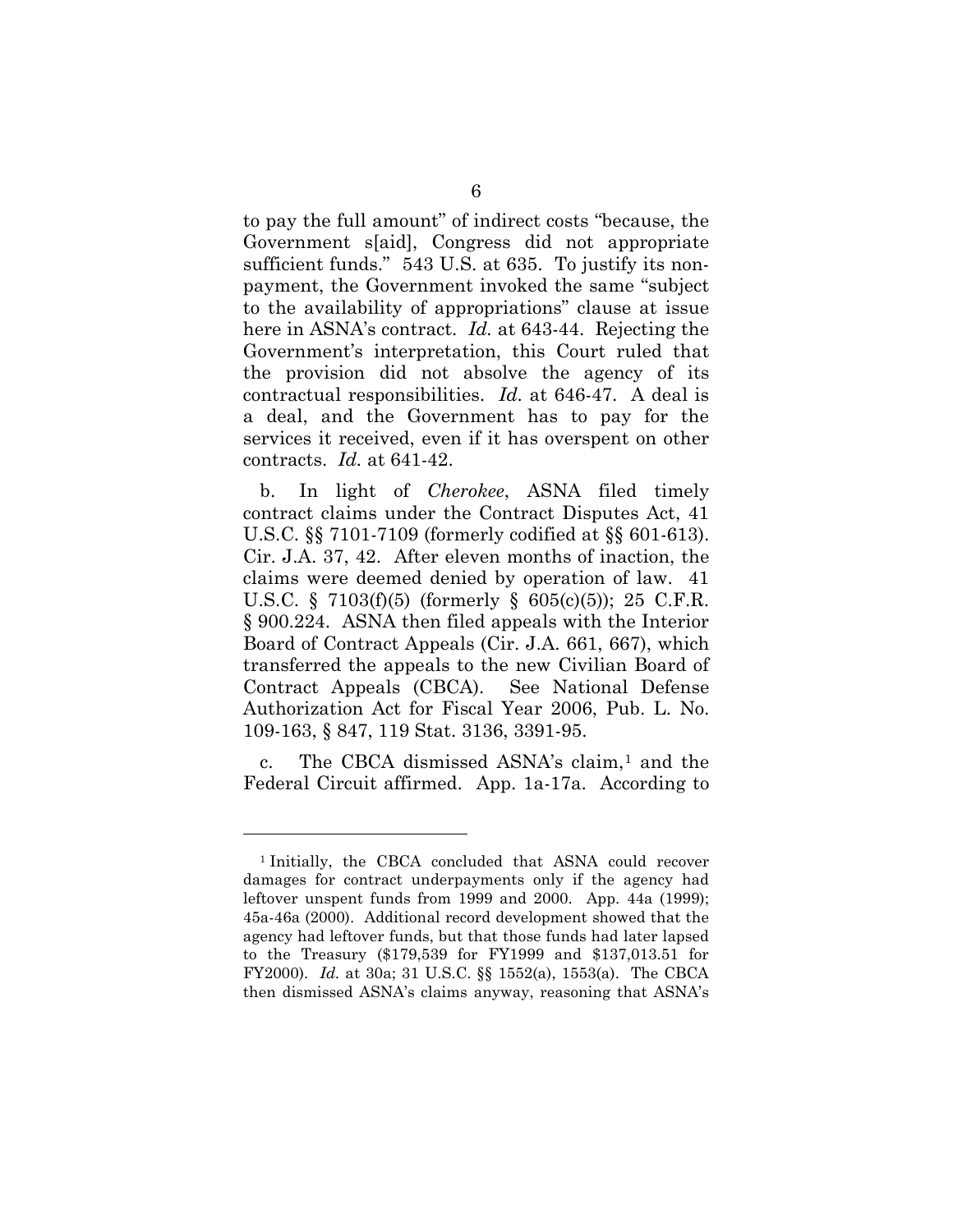the Federal Circuit, *Cherokee* was distinguishable because, here, "[t]he availability of funds provision" in the contract was "coupled with" language in the statutory appropriation providing that total contract support expenditures—for all contractors—were "not to exceed" a certain amount. *Id.* at 14a. In the panel's view, that "not to exceed" language "limits the Secretary's obligation to the tribes to the appropriated amount." *Id*. The panel asserted that a recovery of contract damages by ASNA would either "defeat the statutory cap" or require an impermissible "reallocation" of payments among hundreds of contractors, *id*. at 13a-14a (even though an award of damages for the Government's breach would actually do neither and would instead come from the Judgment Fund, 31 U.S.C. § 1304, as this Court recognized in *Cherokee*, 543 U.S. at 642-43). ASNA petitioned for en banc review, but the petition was denied.

### **REASONS FOR GRANTING THE PETITION**

The Federal Circuit's decision directly conflicts with the Tenth Circuit's decision in *Ramah Navajo Chapter* v. *Salazar*, – F.3d – , No. 08-2262, 2011 WL 1746138 (10th Cir. May 9, 2011).Both courts addressed the same question, and they reached diametrically opposite results. Whereas the Tenth Circuit held that the contractor can sue the Government to enforce the contract despite the statutory cap on overall appropriations, the Federal Circuit ruled that the contractor is without a remedy. Because the two courts are in irreconcilable conflict with regard to identical contract language, and

 $\overline{a}$ 

exclusive remedy for any underpayments was an action to seize the specific unobligated funds before they lapsed. App. 31a-32a.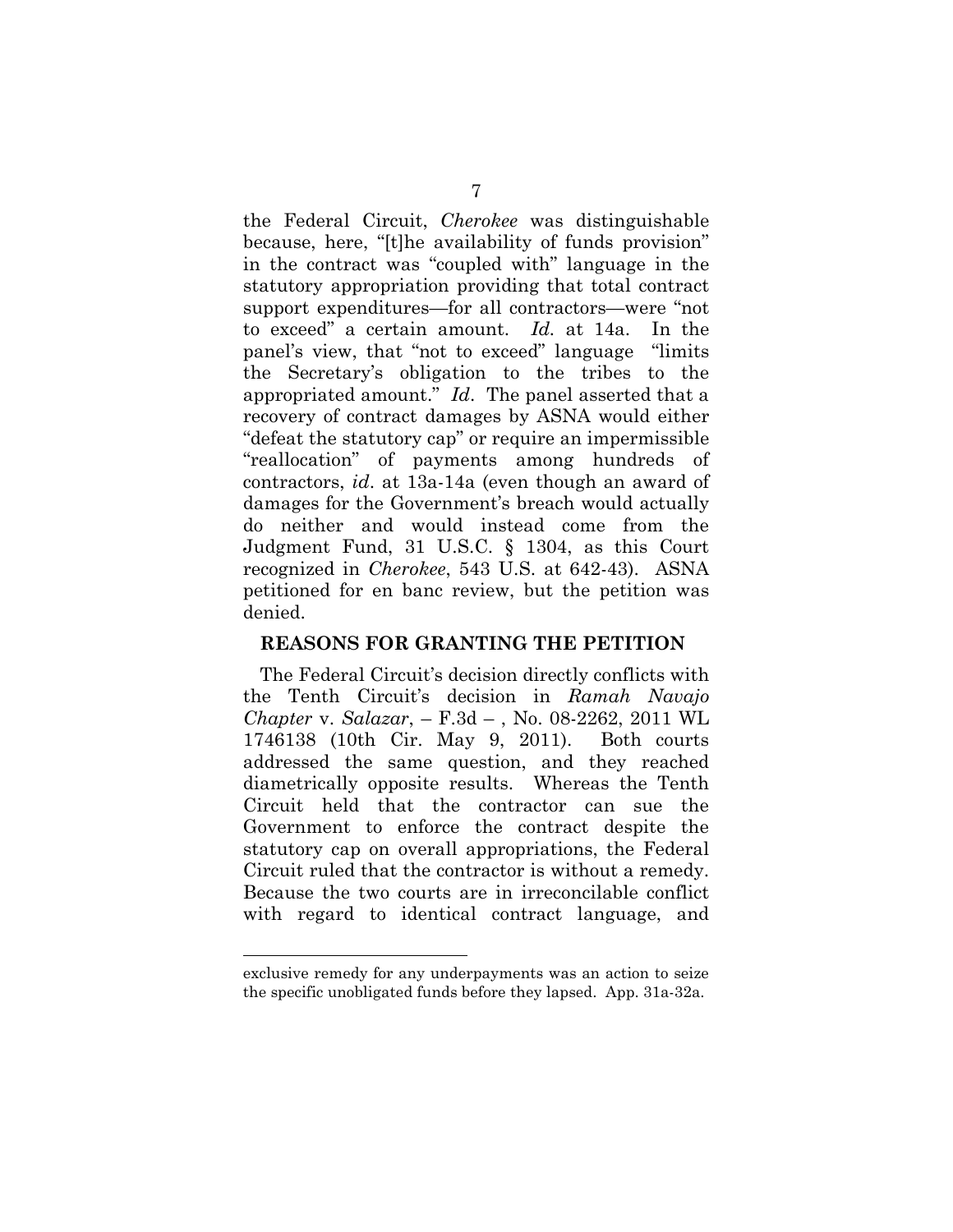because the Federal Circuit's ruling contradicts this Court's teachings in *Cherokee* and would wreak havoc on well-established government contract law, this Court should grant review. *See*, *e.g.*, *Cherokee*, 543 U.S. at 636 (granting certiorari when the same two circuit courts were in conflict over a comparable issue).

## **I. THE DECISION BELOW CONFLICTS WITH THE CONTRARY HOLDING OF THE TENTH CIRCUIT.**

In *Ramah*, the Tenth Circuit addressed the very same question presented here. Tribal contractors sued to recover indirect costs that the Government refused to pay on grounds that Congress's appropriation was inadequate and the agency had run out of money. 2011 WL 1746138, at \*6-7. The Tenth Circuit ruled in favor of the contractors, holding that "[i]f more than one contractor is covered by an appropriation, the failure to appropriate funds sufficient to pay all such contractors does *not* relieve the government of liability." *Id*. at \*15 (emphasis added). Because the appropriation was sufficient to pay the plaintiff contractors' costs, the Government was liable. *Id.* at \*18. By contrast, in the decision below, the Federal Circuit reached precisely the opposite result, finding for the Government even though the appropriation was more than sufficient to pay the tribal contractor's indirect costs. The decisions diverge at every turn and cry out for this Court's intervention.

A. The Tenth Circuit based its holding on foundational principles of government contract law. A pair of venerable Court of Claims cases—*Ferris* v. *United States*, 27 Ct. Cl. 542 (1892) and *Dougherty* v. *United States*, 18 Ct. Cl. 496 (1883)—establish that a "'contractor who is one of several persons to be paid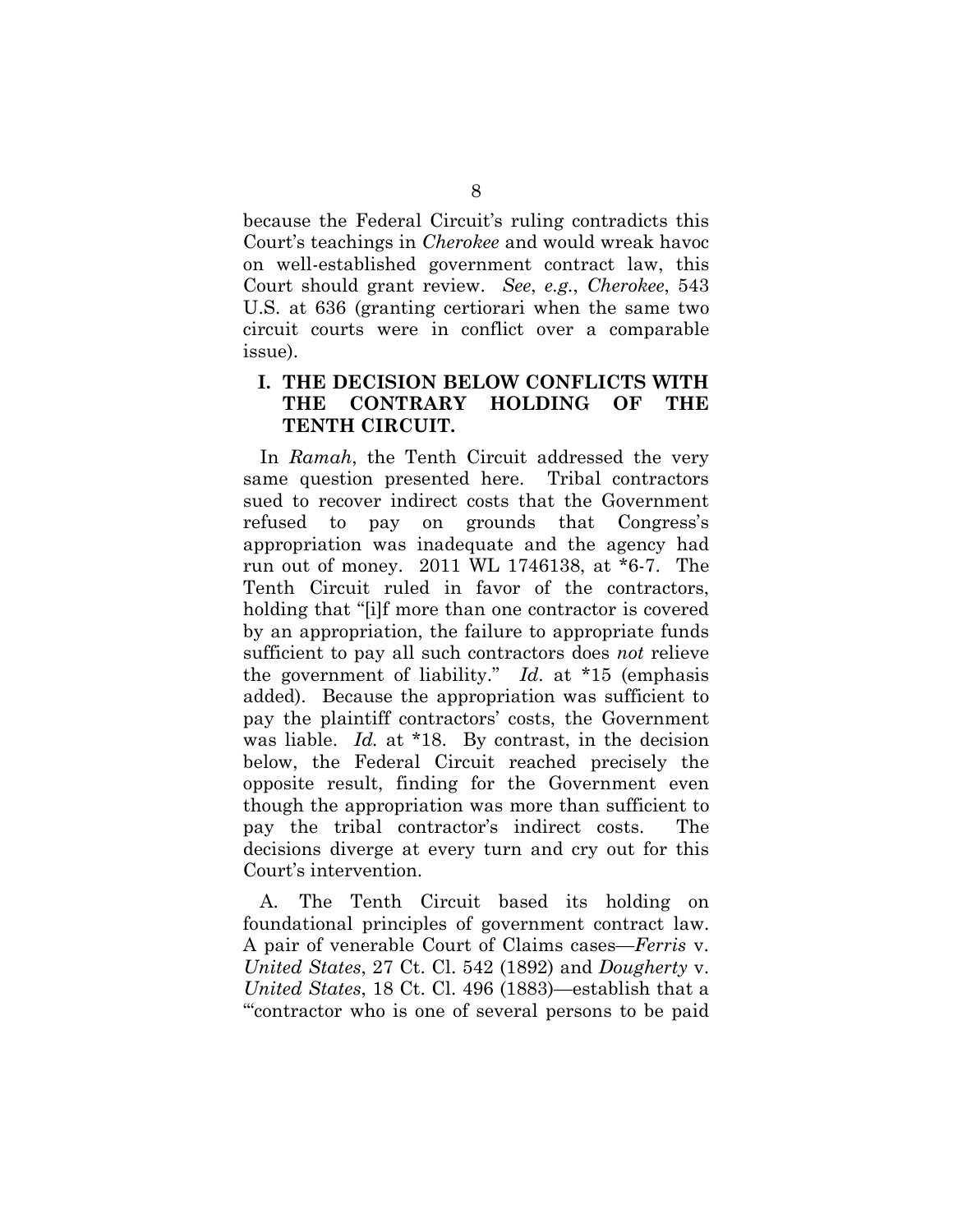out of an appropriation is not chargeable with knowledge of its administration.'" *Ramah*, 2011 WL 1746138, at \*11 (quoting *Ferris*, 27 Ct. Cl. at 546). The appropriation "merely imposes limitations upon the Government's own agents,'" and an insufficient appropriation does not "'cancel its obligations, nor defeat the rights of other parties.'" *Id.* at \*11 (quoting *Ferris*, 27 Ct. Cl. at 546). In sum, the parties are entitled to be paid even if the Government overspent, which of course is what would happen if the Government were a private party.

In sharp contrast, the Federal Circuit mistakenly held that the *Ferris* rule does not apply here. App. 14a. The court reasoned that the contract provision making payment "subject to the availability of appropriations" was enough to "overcome the *Ferris* rule by providing notice to the contractors of the limitation on funding." *Id.* at 12a (citation omitted). The Federal Circuit reached this conclusion even though—as the Tenth Circuit recognized—the same "subject to the availability of appropriations" provision was at issue in *Cherokee* and this Court still applied *Ferris*. See *Ramah*, 2011 WL 1746138, at \*10-11. The reality is that, when there is a lump sum appropriation that covers hundreds of contracts, the contractor does *not* have notice that it will be underpaid because it does not know whether the Government will overcommit itself and sign too many contracts. *Cherokee*, 543 U.S. at 638-40. To the contrary, the private party would assume that if it fulfills its end of the bargain, the Government will do the same. That is why the risk of underfunding falls on the Government. *Id.* at 640.

B. The Tenth Circuit also disagreed with the Federal Circuit's view that the "not to exceed" statutory cap on expenditures excused the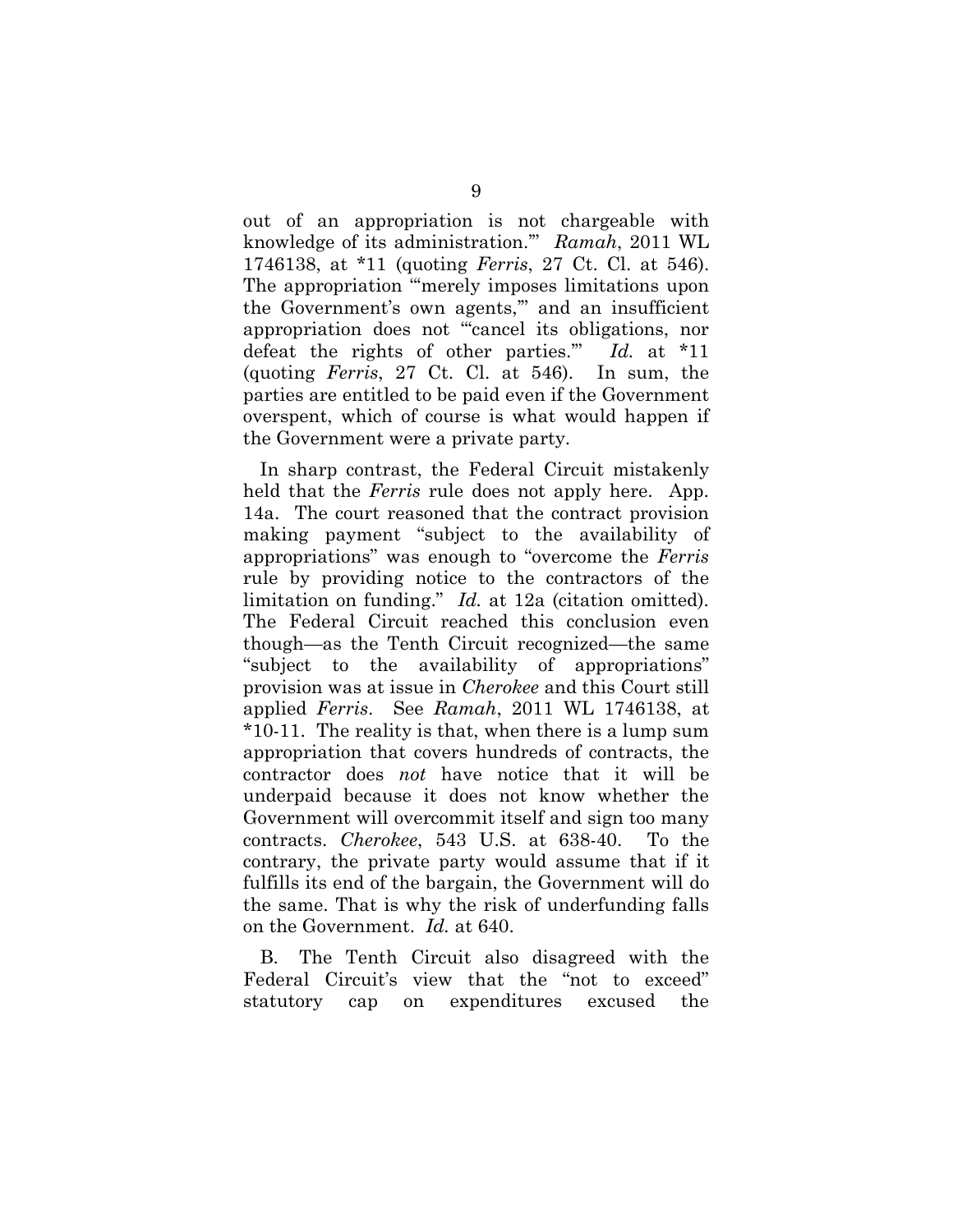Government's breach. *Ramah*, 2011 WL 1746138, at \*13; *contra* App. 12a-14a. That language, the Tenth Circuit explained, imposed a restriction on the agency, but it did not shift the risk of underfunding to the contractors. 2011 WL 1746138, at \*14.Contrary to the Federal Circuit's holding, the Tenth Circuit reasoned that the funds are still "legally available" to pay each individual contractor, and the Government must therefore honor its contractual commitments. *Id.*

Put another way, although "the appropriations bills prohibit the Secretary from paying the sum total of all" indirect costs, "the United States' liability is not coterminous with the Secretary's ability to pay." *Id.* at \*20. The Government can still satisfy its liabilities in other ways, namely through the Judgment Fund, 31 U.S.C. § 1304. *Id.* at \*21. Thus, a cap on the agency's appropriation does not "affect the rights ... of the citizen honestly contracting with the Government.'" *Id.* at \*20 (quoting *Dougherty*, 18 Ct. Cl. at 503).

C. The basic flaw in the Federal Circuit's reasoning is that it treats all tribal contractors as a single entity. As the Tenth Circuit pointed out, the Federal Circuit incorrectly "analyzed the issue as the Secretary's ability to pay *all* contractors." *Id.* at \*16 (citing *ASNA*, 629 F.3d at 1304 (App. 14a)). In the Federal Circuit's view, because the Secretary's total obligations to all contractors exceeded the statutory cap, the agency could avoid payment on any particular contract, including ASNA's contract. App. 14a. Under this view, the Secretary has discretion to underpay some contractors, fully pay others, or even overpay some, without regard to his contract obligations.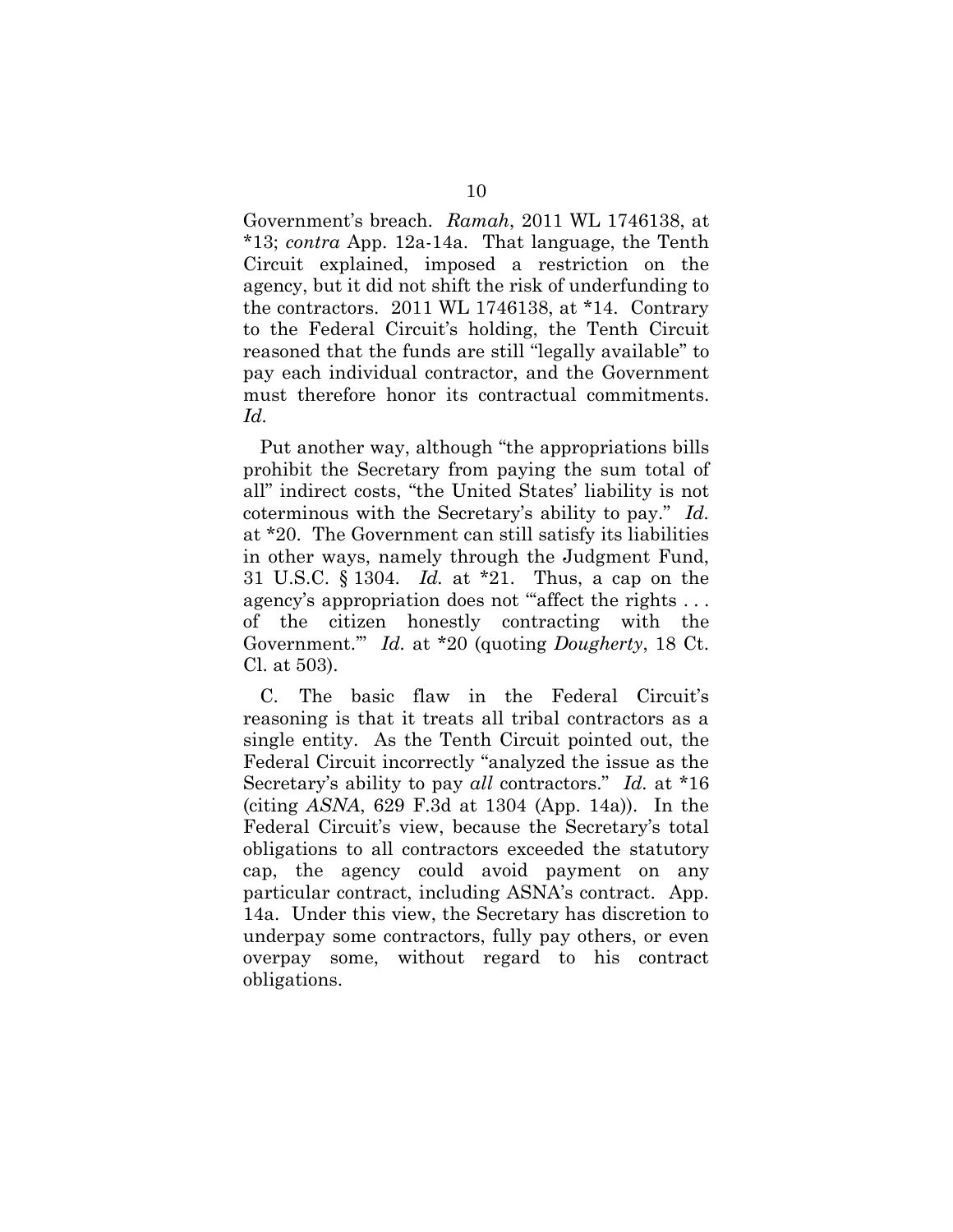By contrast, the Tenth Circuit held that a contractor's claim must be assessed on a contract-bycontract basis. This makes sense because "[t]he tribes and tribal contractors . . . are independent entities with independent rights and entitlements." *Ramah*, 2011 WL 1746138, at \*10. "They are not a single conglomerated entity simply because each lays claim to a portion of the same appropriation any more than all federal highway contractors represent a single, undifferentiated mass." *Id.* They share no collective knowledge, and they should not be held responsible for, or deemed aware of, the Government's overspending.

The Tenth Circuit and Federal Circuit reached diametrically opposite results on exactly the same contract language. Accordingly, as in *Cherokee*, this Court should grant certiorari and resolve the conflict.

## **II. THE FEDERAL CIRCUIT'S DECISION CONFLICTS WITH THIS COURT'S**  *CHEROKEE* **DECISION.**

The Federal Circuit's decision conflicts directly with *Cherokee*, in which this Court reviewed the same provisions of the ISDA and soundly rejected the assertion that the tribal contractors "should bear the risk." 543 U.S. at 638-39. The Court found "no indication that Congress believed" there was "mutual self-awareness among tribal contractors," *id.* at 640, to justify forgoing the "normal[]" *Ferris* rule. Because the Government "cannot back out of a promise to pay on grounds of 'insufficient appropriations,'" the Government was held to its contractual obligations. *Id.* at 637 (citing *Ferris*, 27 Ct. Cl. at 546).

There is no reason to depart from *Cherokee*'s holding here. The tribal contractors still have no way of knowing how many contracts the Government will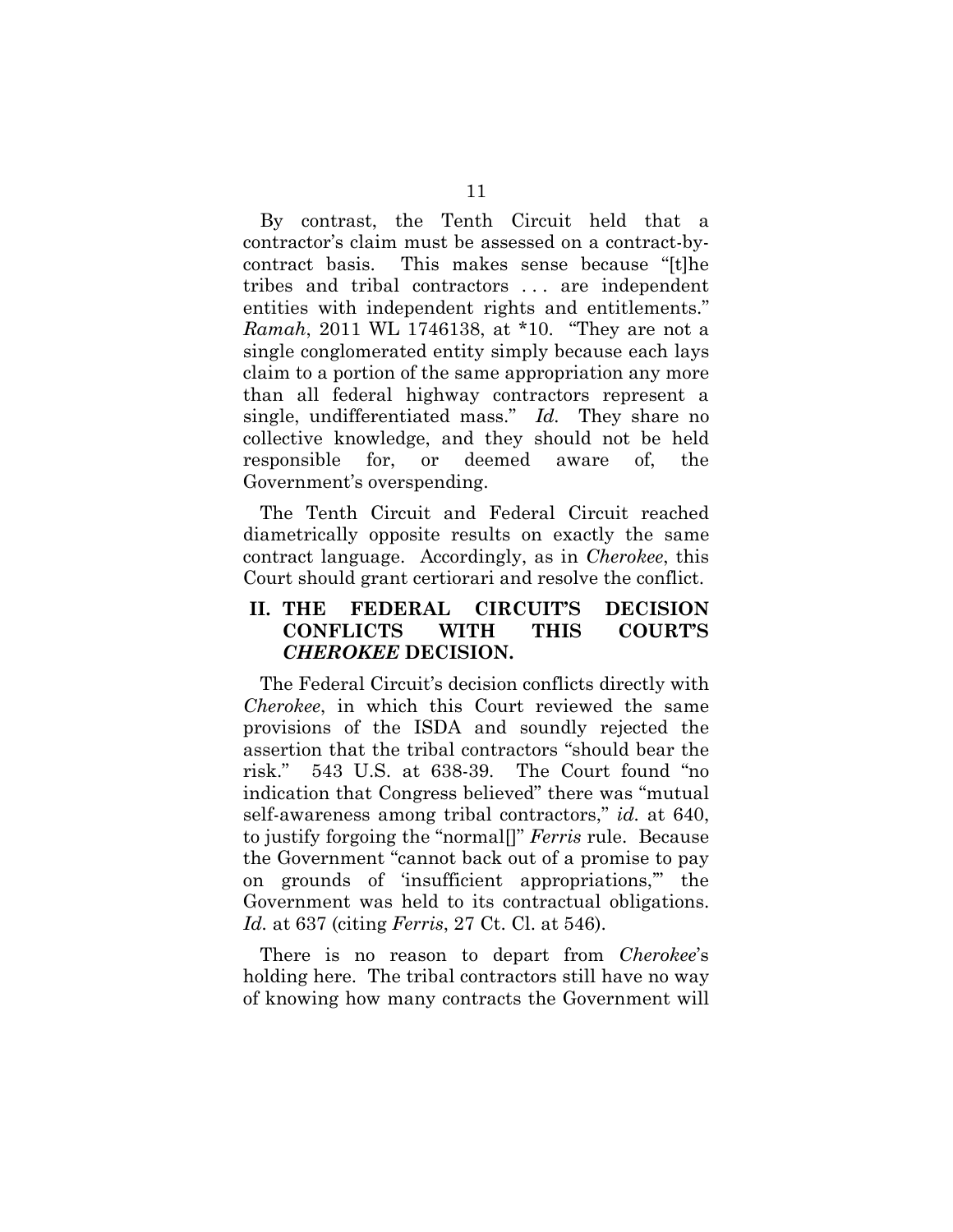enter into, or how the agency will allocate funds among contractors. The Federal Circuit's contrary decision—asserting that *Ferris* does not control after this Court cited *Ferris* repeatedly, *Cherokee*, 543 U.S. at 637, 640, 641, 643—is indefensible.

To be sure, the appropriation at issue here dictates that total expenditures for indirect costs were "not to exceed" a sum certain, whereas the appropriation in *Cherokee* did not contain that clause. App. 9a. But this distinction makes no difference. The appropriation in *Cherokee*, too, provided a finite amount of funds for several purposes, one of which was indirect costs, and thus the appropriation there likewise capped the amount the Government could spend on indirect costs. See *Ramah*, 2011 WL 1746138, at \*13. Congress did not write the agency a blank check. Like any appropriation, the appropriation in *Cherokee* prevented the agency from spending in excess of a discrete amount, just as much as the "not to exceed" language did here. *Id.*

Moreover, as in *Cherokee*, the Judgment Fund is available here to pay contract damages. *Cherokee*, 543 U.S. at 642-43. *Cherokee* recognized that the Judgment Fund is an "appropriate legal remed[y]" when "the Government br[eaks] its contractual promise." *Id*. at 642. Thus, regardless of the "not to exceed" clause, the Government can—and must—pay what is owed ASNA, which fully performed its end of the bargain. As *Cherokee* explained, "'the contractor is entitled to payment *even if the agency has allocated the funds to another purpose* or assumes other obligations that exhaust the funds.'" *Id.* at 641 (emphasis added by Court).

Because the decision below is in conflict with this Court's decision in *Cherokee*, certiorari should be granted.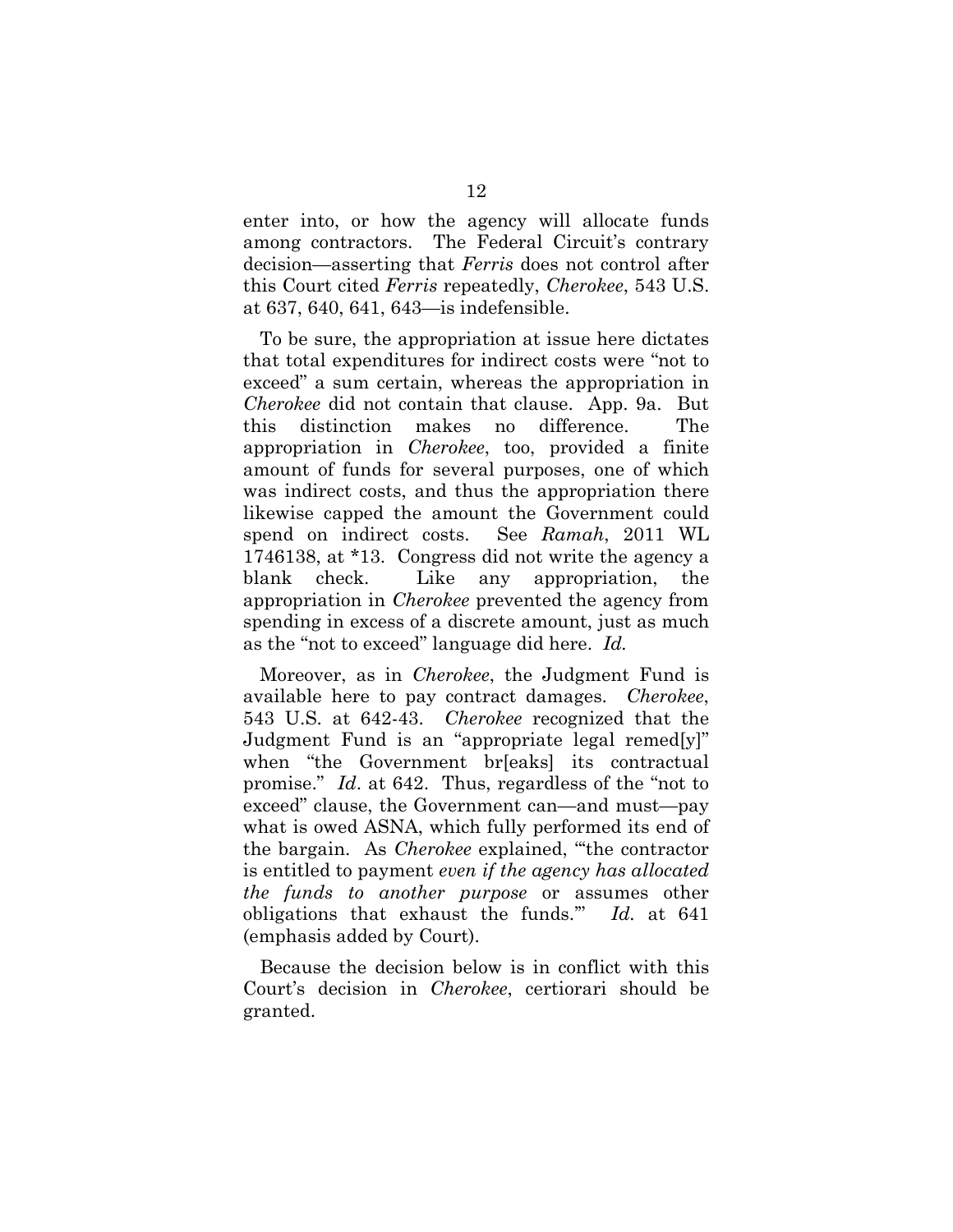## **III. THE DECISION BELOW NEEDLESSLY DISRUPTS SETTLED EXPECTATIONS IN GOVERNMENT CONTRACT LAW.**

Finally, if not corrected, the Federal Circuit's decision would have a dramatic destabilizing effect on government contracting. For well over a century, it has been settled law that the Government is liable for any damages caused by an agency's underpayment when a capped appropriation is sufficient on its face to pay the contract in full, even if it is insufficient to satisfy all of the Government's obligations to other contractors. See *Ferris*, 27 Ct. Cl. at 546; *Dougherty*, 18 Ct. Cl. at 503; *see also Ramah*, 2011 WL 1746138, at \*10-11 (discussing *Ferris*, the "venerable" decision that sets out the "traditional rule regarding the effect of insufficient appropriations," and *Dougherty*, the case on which *Ferris* relies).

In affirming these bedrock principles in *Cherokee*, this Court squarely rejected the notion that the Government can shift the risk of non-payment to a contractor either by invoking a "normal[]" "availability of appropriations" clause, 543 U.S. at 643, or by claiming "mutual self-awareness" among hundreds of contractors that a limited appropriation might prove insufficient to pay them all. *Id*. at 640. Instead, "[w]hen the United States enters into contract relations, its rights and duties therein are governed generally by the law applicable to contracts between private parties." *Franconia Assocs.* v. *United States*, 536 U.S. 129, 141 (2002) (quoting *Mobile Oil Exploration & Producing Se., Inc.* v. *United States*, 530 U.S. 604, 607 (2000) (internal quotations omitted)). The general law of contracts undeniably entitles a party to damages when another party to an agreement breaches the contract, even if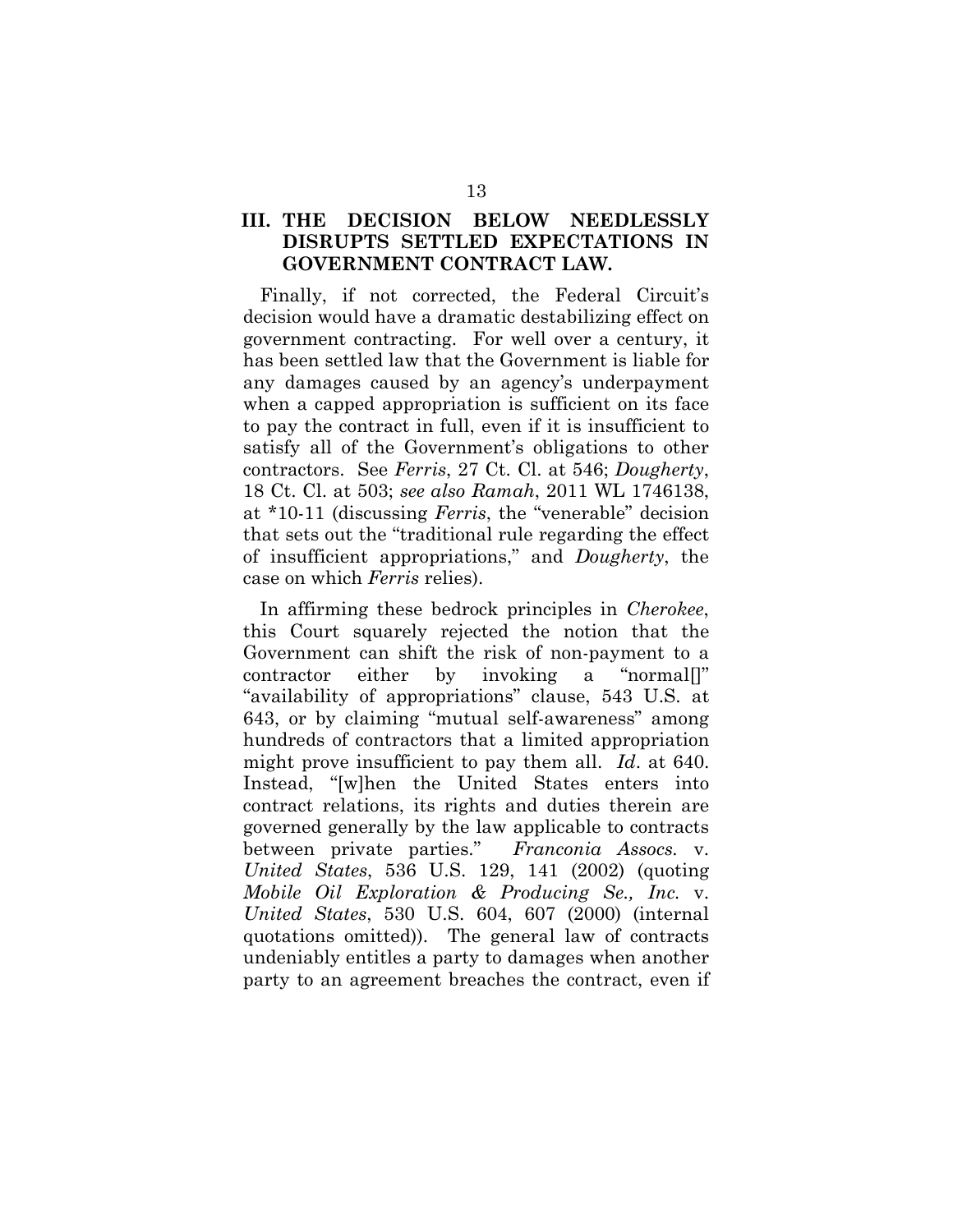the reason for the breach is that the defaulting party has run out of money.

The decision below rejected these foundational principles, and held that a contractor does bear the risk of underpayment. Left uncorrected, the Federal Circuit's ruling will have broad effect. The clause "subject to the availability of appropriations" appears in scores of statutory regimes that regulate government contracts. See App. 84a-95a. And, because the Federal Circuit has exclusive jurisdiction to review appeals from the Court of Federal Claims, its decisions control a high proportion of governmentcontract disputes. See 28 U.S.C. § 1295(a)(3).

The undeniable consequence of the Federal Circuit's decision is to inject "legal uncertainty [that will] undermine contractors' confidence that they will be paid, and in turn increase the cost to the Government of purchasing goods and services." *Cherokee*, 543 U.S. at 644. Under the decision below, it is not enough that Congress appropriates ample funds from which the agency can pay the contractor. Now, the contractor must also monitor the agency's daily expenditures and implore it to honor its contract before spending its monies on other contracts. Even then, the contractor can have no assurance that it will not be left holding the bag at the end of the year if all the money is gone. Indeed, if the Federal Circuit's decision stands, it would be "'madness'" to contract with the Government, *United States* v. *Winstar Corp.*, 518 U.S. 839, 864 (1996) (plurality opinion) (quoting *In re Binghamton Bridge*, 70 U.S. 51 (1865)), for every appropriation is capped at some level, every contractor faces the risk that the agency may overcommit itself, and thus every contract presents the risk that the agency may choose to underpay its contractual obligation.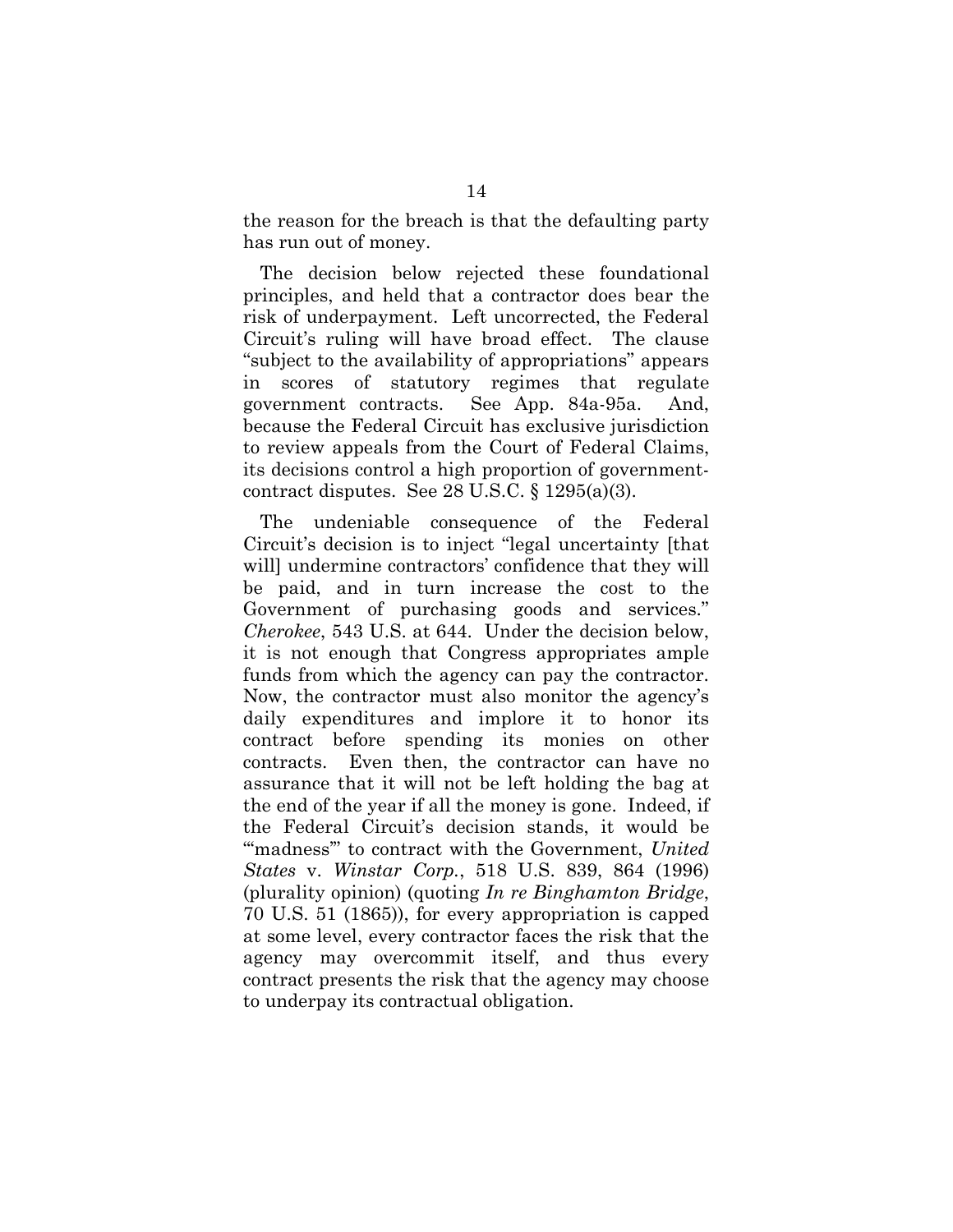Such a sweeping rule is "at odds with the Government's own long-run interest as a reliable contracting partner in the myriad workaday transactions of its agencies." *Id.* at 913. Permitting a government agency to avoid paying one contract simply by choosing to pay another and then claiming poverty frustrates the "[p]unctilious fulfillment of contractual obligations [which] is essential to the maintenance of the credit of public as well as private debtors." *Id*. at 884-85 (quoting *Lynch* v. *United States*, 292 U.S. 571, 580 (1934)). This result defies the whole concept of a contract. "'A [government's] promise to pay, with a reserved right to deny or change the effect of the promise, is an absurdity.'" *Id.* at 918 (Breyer, J., concurring) (quoting *Murray* v. *Charleston*, 96 U.S. 432, 445 (1877)). It is the ultimate "illusory promise." *Id.* at 921 (Scalia, Kennedy & Thomas, J.J., concurring). The magnitude of these implications necessitates this Court's immediate review.